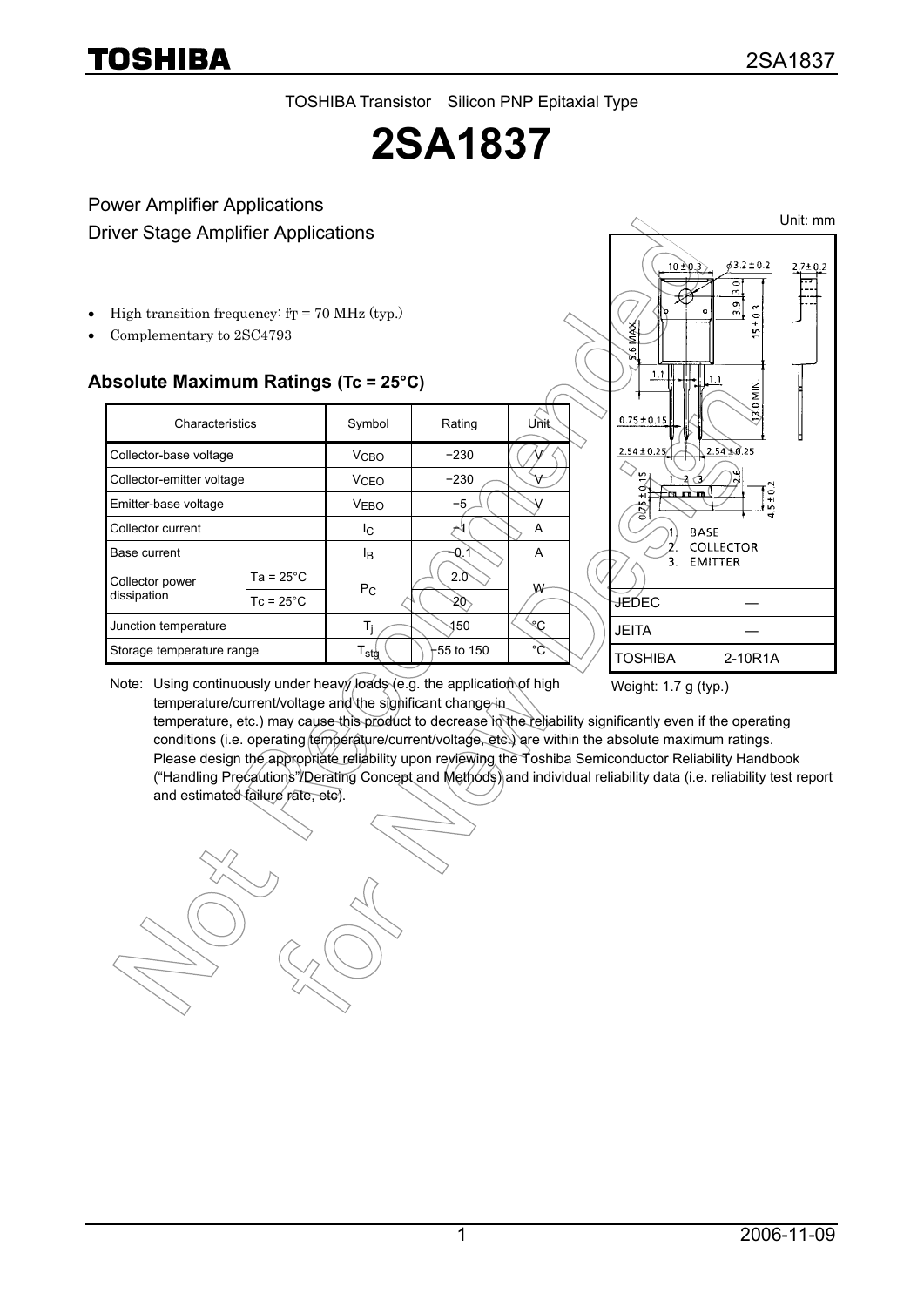**Electrical Characteristics (Tc = 25°C)**

| Characteristics                      | Symbol          | <b>Test Condition</b>                           | Min    | Typ. | Max    | Unit       |
|--------------------------------------|-----------------|-------------------------------------------------|--------|------|--------|------------|
| Collector cut-off current            | <b>ICBO</b>     | $V_{CB}$ = -230 V, I <sub>F</sub> = 0           |        |      | $-1.0$ | μA         |
| Emitter cut-off current              | <b>LEBO</b>     | $V_{EB} = -5 V, I_C = 0$                        |        |      | $-1.0$ | μA         |
| Collector-emitter breakdown voltage  | $V$ (BR) CEO    | $I_C = -10$ mA, $I_R = 0$                       | $-230$ |      |        | V          |
| DC current gain                      | $h_{FE}$        | $V_{CF}$ = -5 V, I <sub>C</sub> = -100 mA       | 100.   |      | 320    |            |
| Collector-emitter saturation voltage | $VCE$ (sat)     | $I_C = -500$ mA, $I_B = -50$ mA                 |        |      | $-1.5$ | $\vee$     |
| Base-emitter voltage                 | V <sub>BE</sub> | $V_{CF}$ = -5 V, I <sub>C</sub> = -500 mA       |        |      | $-1.0$ | $\vee$     |
| <b>Transition frequency</b>          | fτ              | $V_{CE}$ = -10 V, I <sub>C</sub> = -100 mÅ      |        | 70   |        | <b>MHz</b> |
| Collector output capacitance         | $C_{ob}$        | $V_{CB}$ = -10 V, I <sub>C</sub> = 0, f = 1 MHz |        | 30   |        | pF         |

### **Marking**

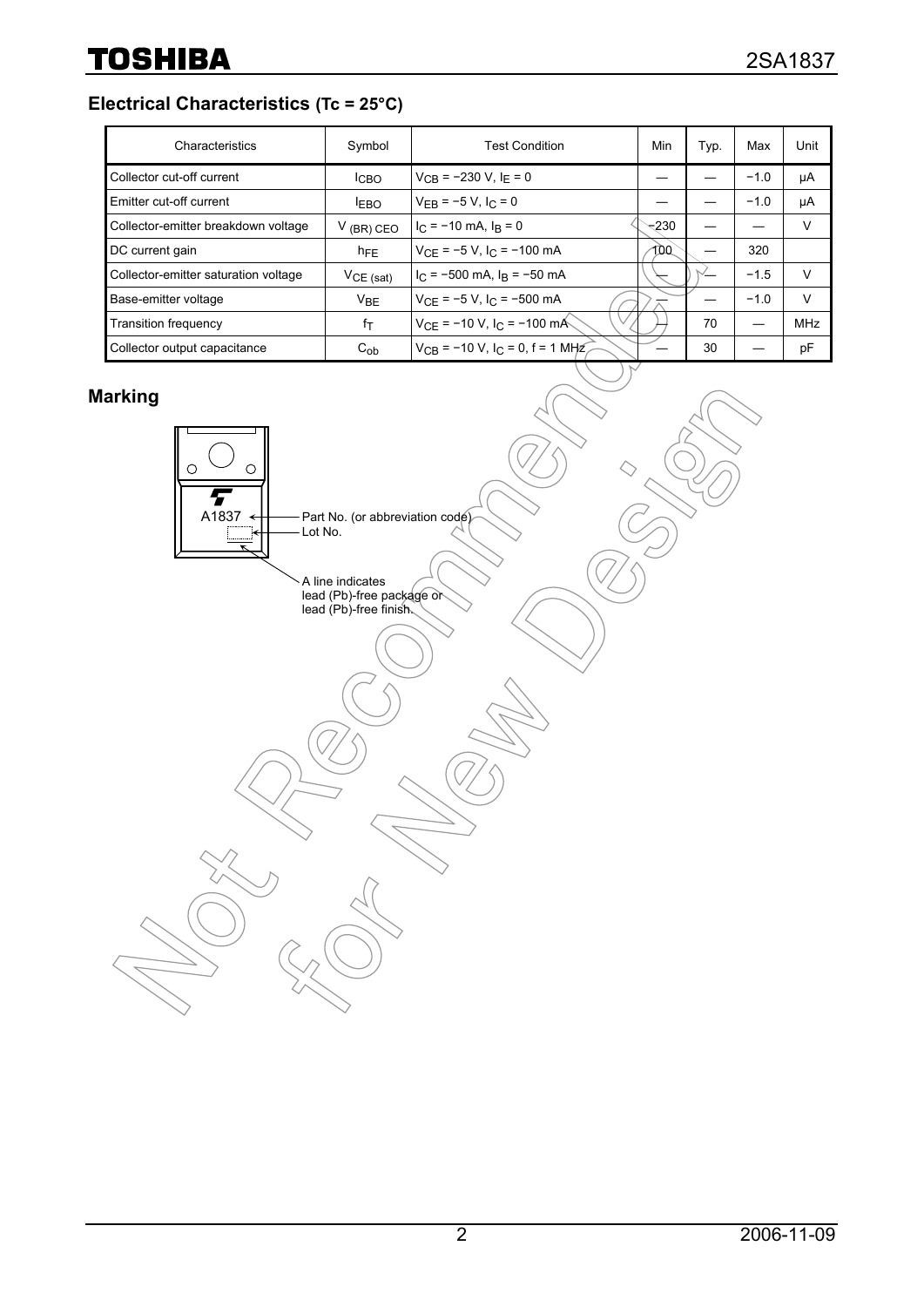## **TOSHIBA**